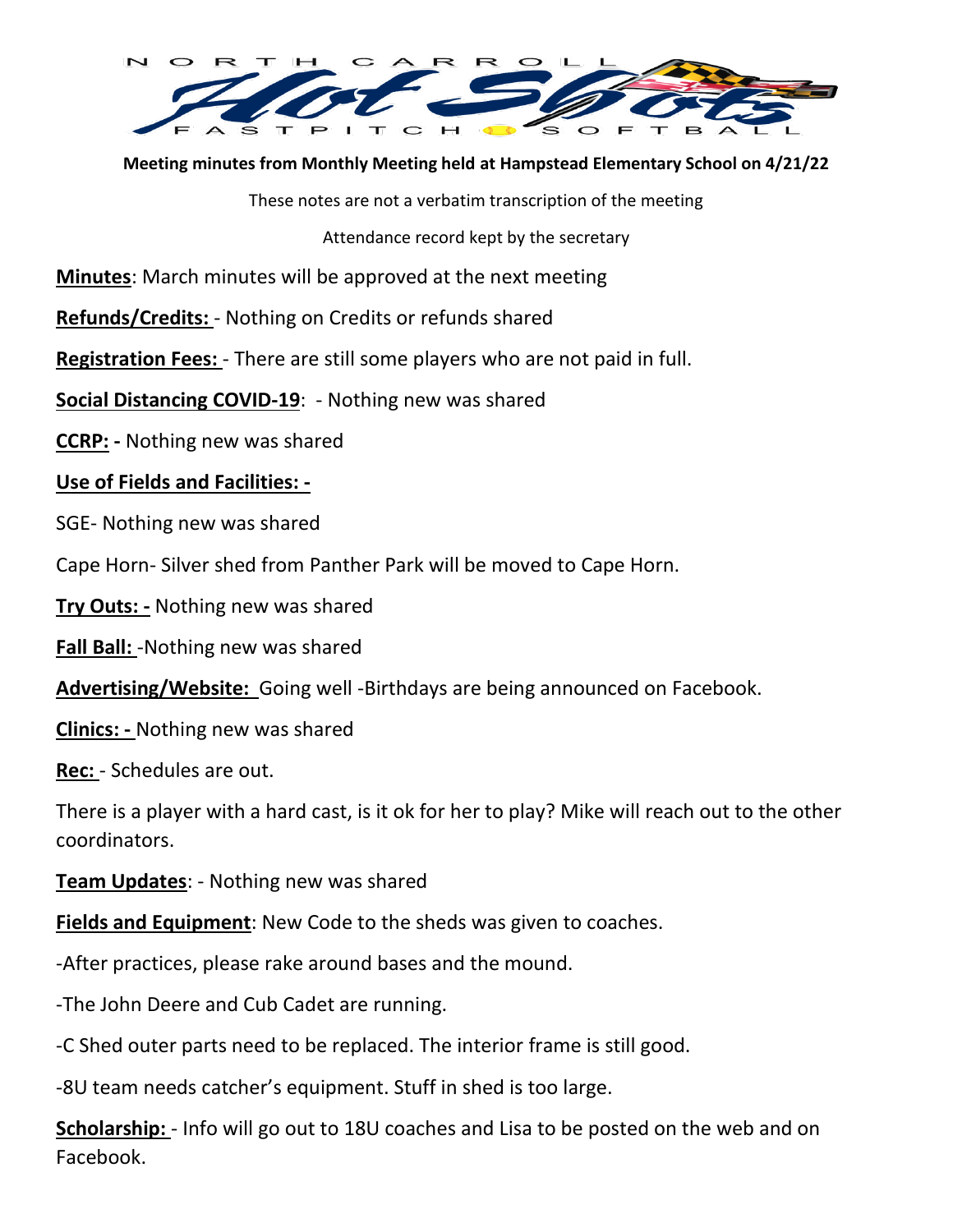## **Fundraising: -**

**-Pictures**-Friday May 13<sup>th</sup>, 2022, at HES. Schedule was sent out.

**-Crab Sale/Feast:** - It was decided to go with the crab feast. Coaches are to explain to the families that even if they do not participate in the event, they are required to help even those families who paid the exempt fee. The fee exempts them from purchasing tickets but not from helping.

-It will be held at Gamber Fire Hall from 5-10pm. We will have a DJ and Outlaw BBQ.

**-Golf Tournament :** - Nothing new was shared

**-Calendar Raffle February 2023:-**Nothing new was shared

**-Spring Fundraiser:** Nothing new was shared

**-Sophia Serio:** She is back at school

**Tournaments: -** Pins**-**Drea needs number of pins per player so that she can order in Bulk. Mike H. will get them to her.

-Make sure your registration fees are paid.

*Hot Shots Tournaments:* The spring tournament for the younger age groups went well. Thanks to all that helped. If enough teams register, we will try to separate B and C teams. The shirts were easier however next time we would like the registered teams name in advance so that we can have a drop down of names to make sorting shirts easier. Lisa's software is not compatible with Wilson's so we may need to look into getting graphic software or pay Wilson's to generate the design.

14/16/18 team teams play May 21 and 22.

**Background Checks:** - Please make sure you are up to date. They are due every year. Make sure your new staff know to complete this. This needs to be completed for anyone helping with the team. Team moms, bookkeeper etc.

**Uniforms:** We are still waiting on several items and coaches' shirts for travel teams. We are looking into a new vendor as we are not happy with CISCO.

**Spirit Wear:** Wilson's sight is always open. Jackets and Coats have been added to this site.

**CPR:** Nothing new was shared

**Donations: -**Nothing new was shared

**CML**:- Schedules are out. Weekday game schedules will be out soon.

**USSSA: -** Nothing new was shared